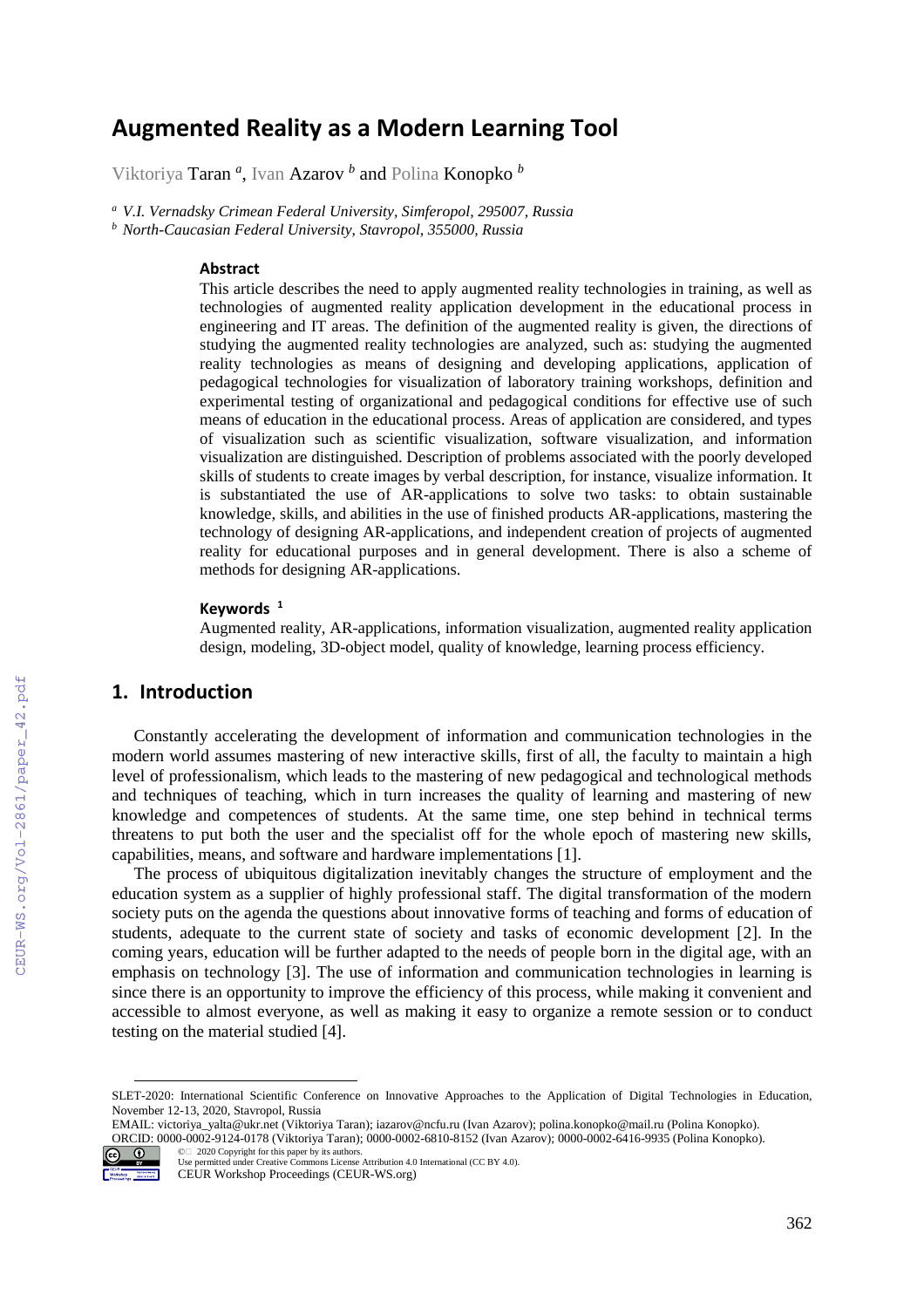The functions and roles of the teacher and, consequently, his professional training are transformed. From a knowledge carrier and their supervisor, a teacher becomes a mentor, mentor-consultant, guide in the world of information, moderator, initiating and directing active independent work, organizing various types of interaction of students, becomes an expert and developer of electronic learning materials [5].

Information and communication technologies have become an integral part of the modern man. They are especially widely used by young people, using their gadgets to play, communicate, search for information, navigate, and choose a route in new places and cities, etc. [6]. A modern schoolboy, student, or trainee in retraining programs is practically free to master computer technology at the level of intuition and trial methods, using all kinds of technical means such as smartphones, tablets, laptops, and computers, as well as software platforms and social networks. To use these skills is the task of a modern teacher who can counteract wasted time in the network with interesting and visual stories aimed not only to present information but also with the effect of learning [7]. The purpose of the teacher's work is not just to enclose a set of knowledge (knowledge, as well as information, is now widely available on the Internet, it is only necessary to make a correction request), but the main thing - to direct the student to the comprehension of the studied information, its generalization and obtaining subsequent conclusions.

As a learning effect or stimulus and motivation to learn can become an augmented reality, which is used in the skillful combination of technical, software, and didactic means of education as schoolchildren and students of various specialties and directions. Thus, the rational use of information resources in the implementation of educational programs has become the main trend of modern education [8]. The effective functioning of the information and educational environment and the application of new digital technologies require an appropriate level of qualification from the employees it uses and supports and imposes new requirements to the education system as a whole and teacher training in particular [3].

### **2. Purposes and Objectives of the Research**

The purpose of this research is to analyze the technologies of augmented reality and to study the ways of introducing these technologies into the educational process, including the training of technical professions and training directions.

Justification of the choice of augmented reality application development methods and design algorithms for educational purposes will allow us to generalize the experience of using augmented reality technologies and will increase the interest in the process of education, namely, in the process of design of the students themselves, as well as teachers.

The use of augmented reality application development technologies in training in technical areas involves a deep study of graphic design methods (drawings, drawings, color schemes, etc.), as well as software design applications, which increases the overall professional training of students in the direction of information technology.

As smartphones, tablets, and other mobile devices continue to dominate our digital ecosystem, there are many industries using mobile or wearable devices to perform augmented reality (AR) functions in their workplaces to increase productivity and reduce unnecessary workloads [9].

# **3. The Definition of Augmented Reality and Methods of the Use of the Applications for Learning**

Let's consider the concept of augmented reality. For the first time, the definition of augmented reality was formulated by Ronald Azuma in "The Augmented Reality Study".

Augmented reality (AR) is a system that combines the virtual with the real, interacts in real-time, and is in 3D space [10].

According to [9Thi18] Augmented Reality (AR), a technology for seamlessly augmenting the physical world with digital content, can be the answer to help bridge this gap and bring the two worlds closer, both digitally and physically. In other words, by overlaying additional information on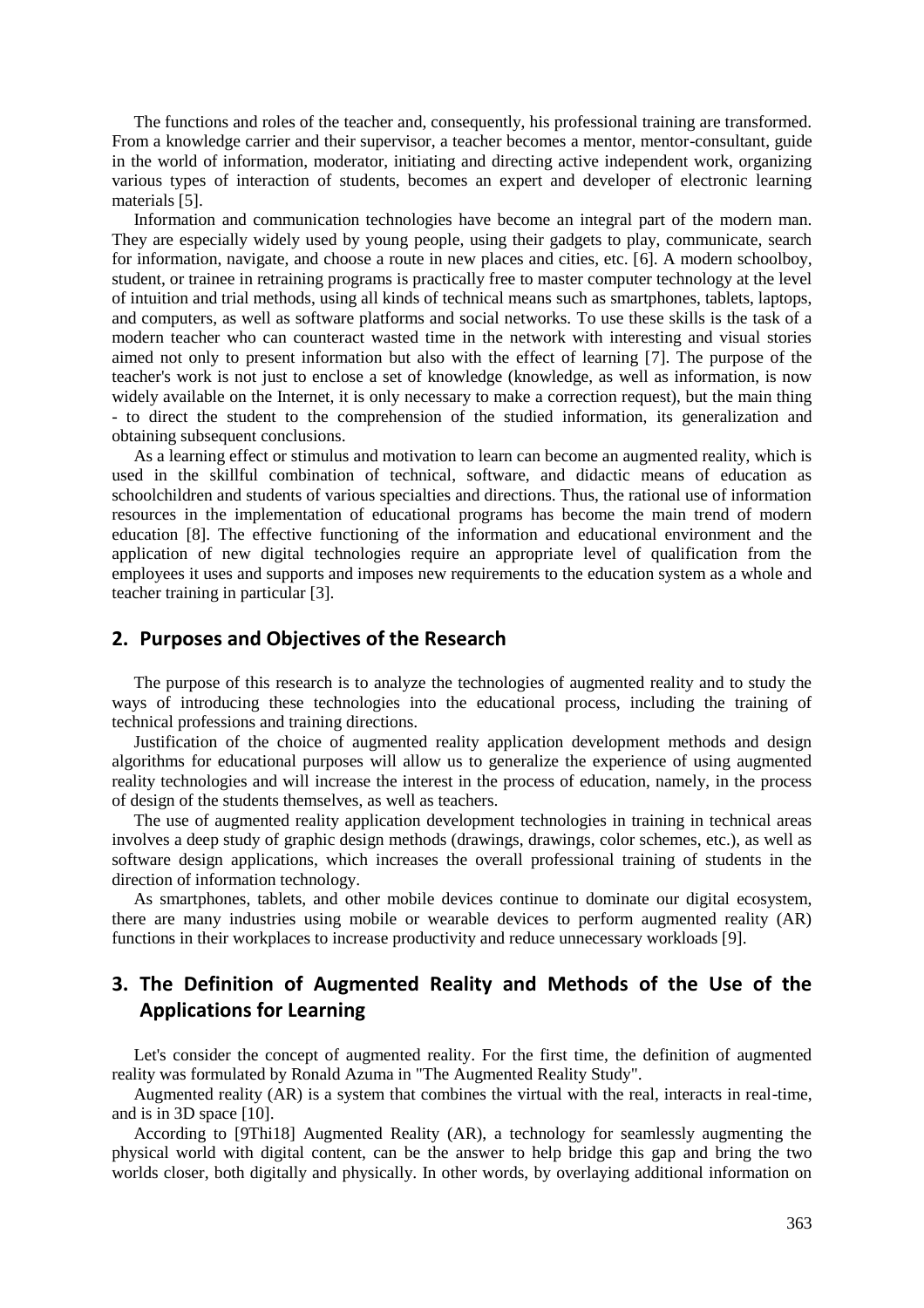the image of the real world, Augmented Reality Technology implements a fundamentally new type of user interface that is responsive to the environment.

As Bova V.V., Lezhebokov A.A., Nuzhnov E.V. indicates. "... AR-interfaces allow users to see in the real world embedded virtual objects and manipulate them in real-time" [11].

Augmented Reality is a new interactive technology that allows superimposing computer graphics or text information on real-time objects, it is a combination on the screen of two originally independent spaces: the world of real objects around a person and the virtual world created on a computer [12].

As noted by the authors in [4] Augmented Reality is an innovative technology of superimposing virtual information on the real world. It is an indispensable assistant in the presentation of complex projects and designs, the best intermediary between consumer and product. The main principle of Augmented Reality is a combination of live images on the screen and virtual information directly related to visible objects. Speaking of augmented reality (AR), we usually define the addition of the real world some virtual generated digital information to make the combination of the two worlds as seamless as possible, requiring the integration of interdisciplinary knowledge from many areas, such as computer vision, signal processing, touch network, Internet of Things (IoT), three-dimensional computer graphics, human interaction with the computer and hardware and software design [9Thi19]. The teacher, using e-learning, should be a teacher in the field of education. The process of informatization of society and the intensive development of programming languages allows a new look at many phenomena of the world around, including those related to the use of modern information and communication technologies and supercomputer technologies [13].

It is possible to define the following directions of Augmented Reality Technology research. First of all, the study of augmented reality technologies as a means of designing and developing applications that allow overlaying digital images on the surrounding reality, i.e. visualize information, thus complementing texts, graphics, video, and audio. Secondly, study the application of pedagogical technologies for visualization of laboratory training workshops to improve the learning of the material under study. Third, the definition and experimental validation of organizational and pedagogical conditions for the effective use of such learning tools in the learning process [4] by processing the results of the survey in real-time and storing these results in a database of trainees for further analysis of the success of learning material and application of selected learning technologies.

#### **4. Methodology for using augmented reality in teaching**

The main objective of the teacher - to prepare pupils for life in the modern information society in which the main values are knowledge and information and also ability is competent to work with them as [5]. It is possible to claim that when training IT specialists classical lecture fades into the background due to the lack of visualization of representation of results of design and means of display of the program code. As a rule, the presentations allowing the teacher to show difficult elements of lecture character, and also computing or project, supported with the visual image hardware and the software, etc. [6] are in that case applied. There passed those times when during lecture showed PowerPoint and called it technology integration. Today's teachers and students look for interactive and oriented to pupils' immersive technologies [14].

For drawing attention and its deduction, it is required to include elements of interactivity or practical activities in training activity that will allow cultivating interest in the subject, which will increase the desire trained to gain new knowledge, deepening already available. This purpose is answered by the technology of augmented reality, allowing to interest, realize the creative potential, to motivate independent actions and self-training [15].

It is well-known that the best digestion of new material happens at the visual sensation of information, and fixing – at the direct accomplishment of the certain, strictly regulated repeating actions. So that to apprehend and comprehend new knowledge, it is desirable to see the object of study, and for complete immersion in the knowledge of the object, it is necessary to learn them to manipulate. Therefore, when studying physics, it was very much allocated for time for laboratory works when trained could take a small weight or the amperemeter in hands and learn by own experience that there is friction force, the body is affected by the pushing-out force – Archimedes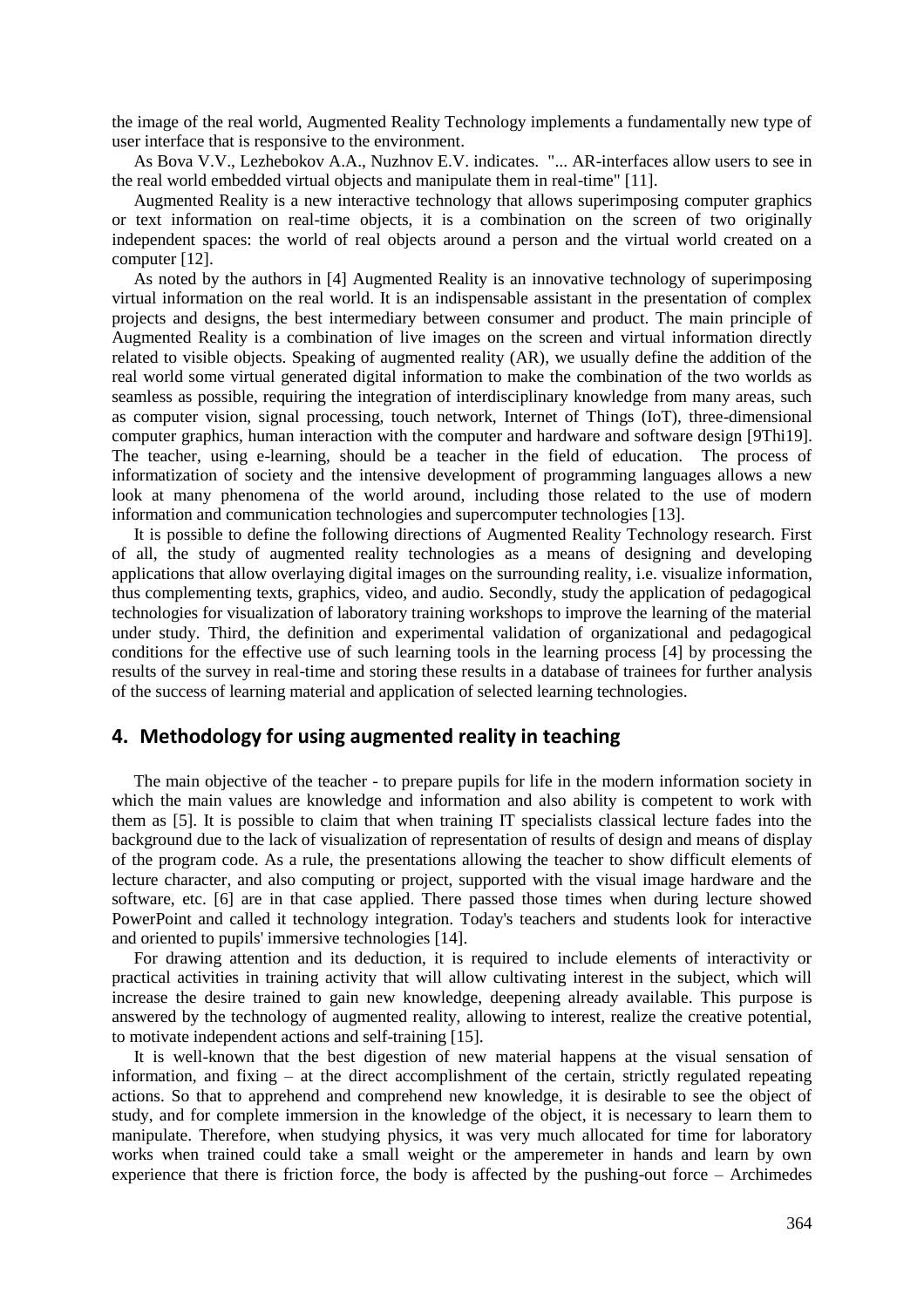force, at the parallel connection of the bulb, burn more brightly than at consecutive. Modern technologies allow us to make the same experiments but are now virtual. Visualization at the same time is present, and the accomplishment of some actions consolidating the effect of knowledge remains an unclaimed process. Visualization in combination with the manipulation, i.e. fixing at the muscular level, at the level of the response to an action, is possible when using augmented reality as training aids and representations of knowledge.

On the scope select the following types of visualization:

- scientific visualization;
- visualization of the software;
- information visualization [11].

Scientific visualization can include the representation of static and dynamic objects from the point of view of their studying. It can be the visual image of the blood system of the person or work of heart, and also a demonstration of the moving difficult mechanism and the parts making it, demonstration of scientific inventions, the facts, opening, effects and influence of results rash or, on the contrary, the considered actions and the made decisions.

Visualization of the software can represent some graphic objects showing how the described environment depending on the change of the code and the entered data changes as the software product reacts to the operations performed by the person – so-called simulators and exercise machines which are most often intended for working off of abilities to manage the acquired information.

Information visualization – the simple or combined image which does not possess the training function and is not obligatory to storing and acquisition of skills of management of this information.

The modern child in two years can successfully use the offered smartphone for viewing animated films or children's videos. It leads to the fact that growing, he gets used to perceiving information visually, occasionally without pondering upon its essence and without being able to conclude. Till a certain time, it does not prevent studying at school since it is enough to remember the offered material to receive good marks. But over time it is necessary to analyze fiction, historical events, to get acquainted with theoretical material on natural disciplines when simple reproduction of the facts already insufficiently. It is necessary to find relationships between cause and effect. Here lack of skills and abilities to watch deep into events, to look for the actual reason, to assume possible effects for what occasion it is necessary to represent mentally events through rather extended periods as in the future, and in elapsed time affects.

For visualization of change of events and their course during such temporary intervals, the same can serve the technology of augmented reality.

Still, there is a wish to touch on one issue trained, got used to perceive only "information - in pictures", i.e. without pondering upon basic data, without comparing them, and without drawing at the same time independent conclusions. Acquaintance to any new subject begins with determinations and rules. The teacher often faces that the question asked upside-down nonpluses even the good pupil who several times spoke determination or the formulation of the new concept. It means that trained according to (read) phrase apprehended aurally or written cannot independently visualize this concept, provide it, transfer to the facts, forms, examples already known to it. Trained gets used to working with ready images, at the same time it becomes difficult for it to generate independently such images or it is impossible. The augmented reality can at rational use supplement understanding of terms and determinations, showing as inaccuracies in determination change the essence of object or process about which there is a speech.

So, it is offered to use technologies of augmented reality when training to engineer and IT to the directions at the higher school, proceeding from two tasks: first, to receive resistant concepts when using ready-made products of AR-applications, secondly, to master technologies of design of ARapplications and to independently create projects of augmented reality in the training purposes and alldeveloping.

Let's stop on the second task. For the creation of AR-applications special knowledge and application of technologies, not only design but also design skills are required.

First, it is necessary to study the data domain for which the AR-application will be created. It can represent the graphics image, static or dynamic. It can be studying any patterns of change of object, its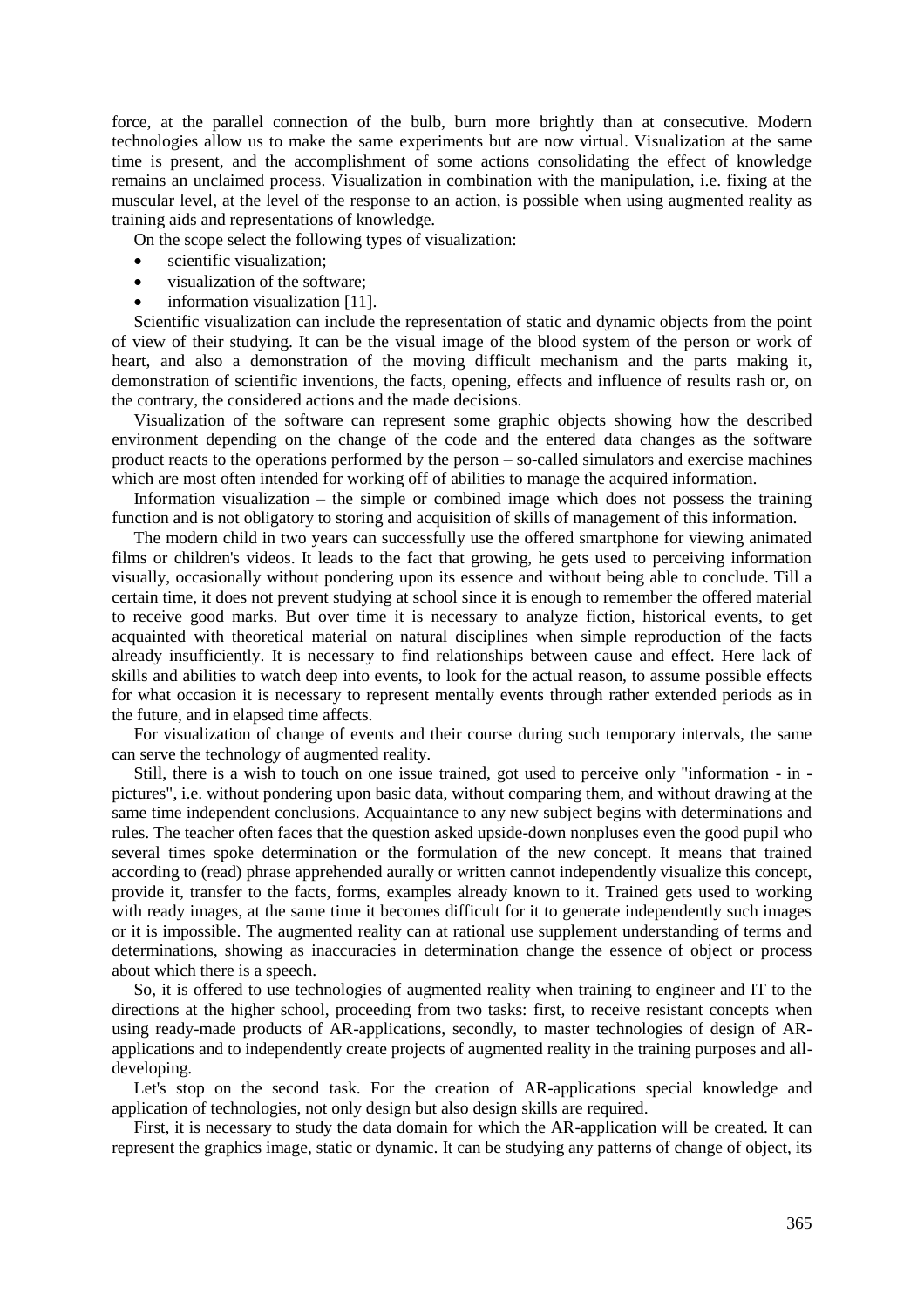basic functions, and assignment, the related historical events of its features proceeding in its processes.

Secondly, choice of representation of object or process: the freeze or dynamic frame image (video series), schematically or full-color, transparent or opaque, with transitions or without them, reacting to change of provision of the gadget or ignoring it, etc.

Thirdly, the choice of design and color gamma of the AR-application. The monochrome type or full-color is possible. Bright tone or pastel. The tone in one gamma or contrast selecting certain image details.

Fourthly, the choice of technologies of design, i.e. the environment of drawing (drawing), modeling, development, and storage of libraries and databases to the application.

Only later above the described preliminary stages, it is possible to begin to develop the ARapplication. For this purpose, at first, the corresponding pictures images of the object are selected. It defined what image or its part will serve as the marker for the initialization of the AR-application (or the QR code is created). According to the selected pictures, the scheme of the object is drawn, its three-dimensional image is modeled, textures for the covering are selected, additional elements of the roof, the ladder, etc. (an example of [Figure 1\)](#page-4-0) are created.



<span id="page-4-0"></span>**Figure 1**: Modeling a three-dimensional image of Massandra Palace

Only after that, you can start creating the AR application itself. As a rule, it is the Unity environment that is used to develop AR-applications for Android, as well as the Vuforia engine for storing a database of images and markers. Adjust the characteristics of the image and with the help of special scripts creates a working project (an example of [Figure 1\)](#page-4-0).



**Figure 2**: Augmented reality application to visualize Massandra Palace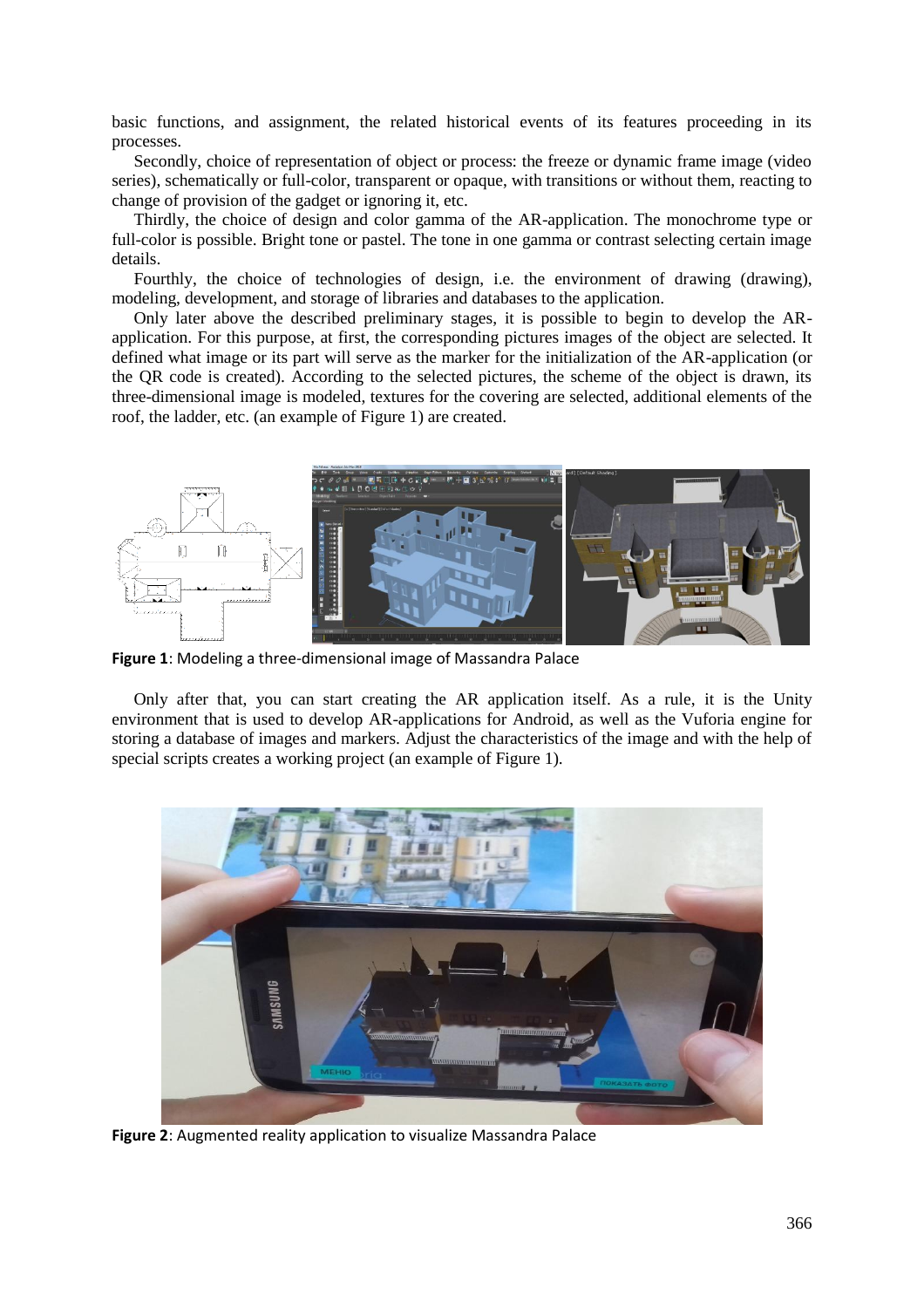#### **5. AR Applications Development Framework**

For a more clear description of the above-mentioned method of AR-application development, the algorithm described above can be represented as a scheme [\(Figure 1\)](#page-4-0).



**Figure 3**: Augmented reality application development scheme

# **6. Problematic Discussion on the Integration of AR Applications into the Educational Process**

Augmented reality or AR applications allow you to visualize information that is difficult to perceive, thus allowing more effective training processes that require memorization of large amounts of material and its deep perception, due to the visibility and actual actions performed with the information being studied. Also, the development of augmented reality applications by students of engineering and IT areas allows to interest and involve young people in self-development and selfeducation, which guarantees the training of highly professional staff in this field.

Currently, there are two significant problems with the use of augmented reality applications. The first is the work of applications in real-time, which is influenced by the technical capabilities of gadgets (cell phones, tablets, additional reality glasses, etc.), using AR-applications and superimposing on top of the real picture of the augmented image, which entails the need to process graphics in real-time on portable platforms. Thus, the computing capabilities of the hardware are the main limitation of the AR-applications. The second problem is the quality of the received data (graphics, video, or sound). The AR application in the classical variant processes the initial information, received from the camera, processes it, finding and recognizing special markers or QR codes, and adds to it virtual data (an image, another video, 3D model, or just text), which are stored in special libraries. In this case, the place where the additional information will appear at the display is determined by the developer [16].

It should be noted that regional universities have a huge shortage of resources (information, personnel, financial, hardware, etc.), without which it is impossible to create special educational conditions for students [17]. Also, it is possible to result in one more problem which is connected with the training of personnel of the higher school, i.e. because of the novelty of technologies of the augmented reality the overwhelming majority of teachers do not possess sufficient knowledge and methods of training to the development of these applications, and, hence, they do not apply them in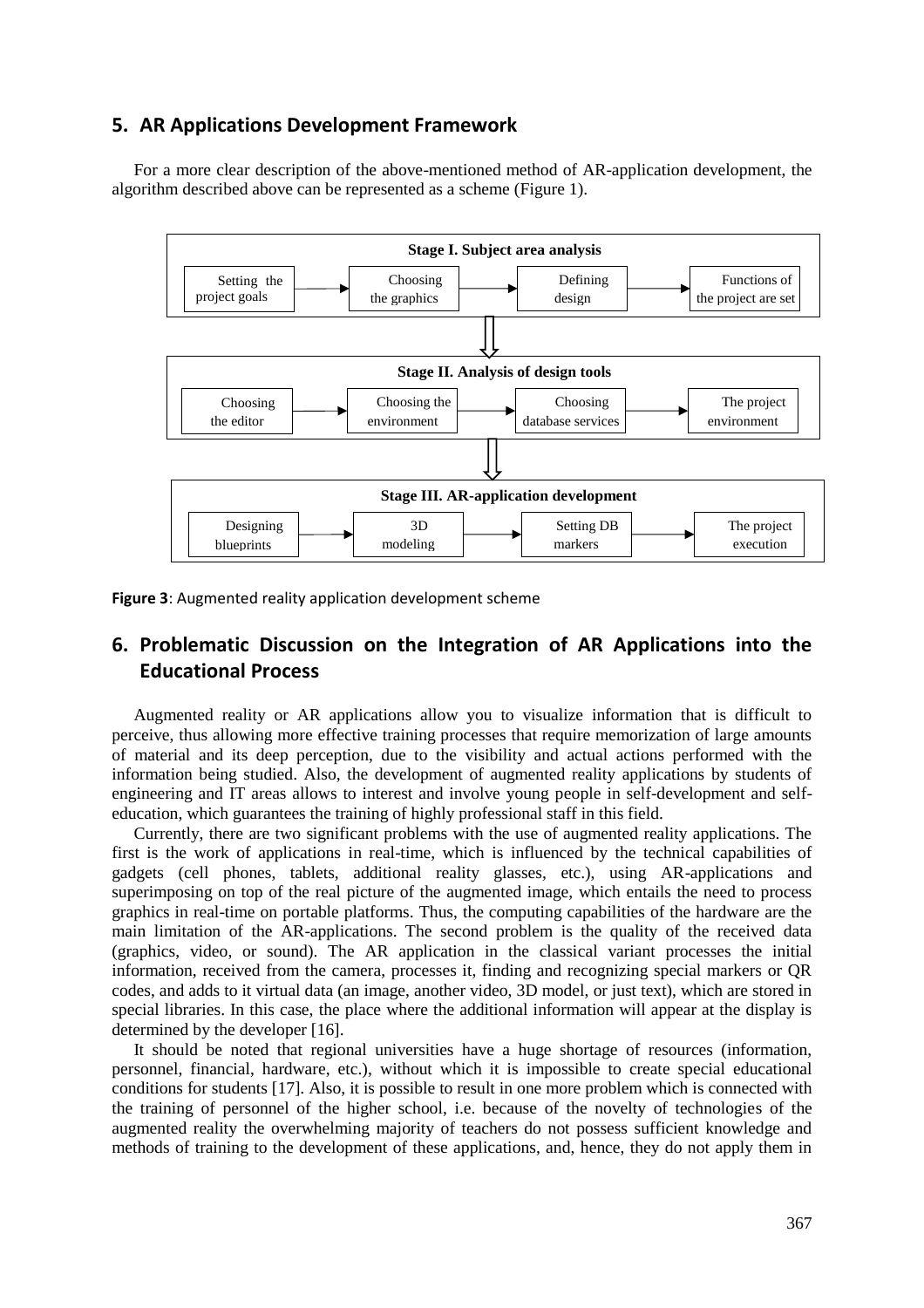the educational process. The students turn out to be limited by the classical traditional methods of education, which makes the process of obtaining knowledge routine and boring.

On the other hand, working with augmented reality applications involves individual sessions and the development of projects and tasks, which affects the separation of students from each other and the disruption of communication and social ties between them. Thus, the abuse of information and communication technologies and development technologies including AR-applications can lead to personal isolation of students from their peers [18].

#### **7. Conclusion**

Thus, the introduction of augmented reality (AR) technology will improve the quality of learning by motivating students to self-study, increasing the interest of the audience in the presented and studied material, developing the desire to use modern interactive technical capabilities and technologies, replacing manuals and laboratory equipment with multimedia computer models [6]. Besides, it will allow the modern teacher to use technologies of the augmented reality to receive higher educational effects and moral satisfaction from the professional activity.

For students, these advantages can be summarized as follows: the attractiveness of the courses, reduced cognitive load, increased motivation and interest in the course, increased ability to ask questions, increased interaction between students, new opportunities for individual learning, the concretization of abstract concepts, increased success [19].

Modern enterprises are in urgent need of an influx of young mobile employees, which is explained by the new course of the country on implementation of the National Technological Initiative as one of the priorities of the state policy, which gives rise to the task of creating conditions for the preparation of future personnel, corresponding to the state priorities for the development of science and technology, capable of developing at home. Thus they increase their economic potential [20]. Within the educational processes, the augmented reality will allow students to work, increasing their creative potential without fear of production risks and costs [18].

#### **8. References**

- [1] V.N. Taran. The analysis of competencies of the teaching staff in the preparation of ITspecialists. Modern information technologies and IT-education: international scientific journal. 2016. Т. 12 (№4). pp. 20-24.
- [2] Y. Bogatyreva, A. Privalov, V. Romanov, E. Konopko [The Organization of Scientific Research](http://ceur-ws.org/Vol-2494/paper_7.pdf)  [Work of Students in the Conditions of the Digital Environment in the Modern Universities.](http://ceur-ws.org/Vol-2494/paper_7.pdf) Proceedings of the International Scientific Conference Innovative Approaches to the Application of Digital Technologies in Education and Research (SLET-2019). [http://ceur-ws.org/Vol-](http://ceur-ws.org/Vol-2494/paper_7.pdf)[2494/paper\\_7.pdf](http://ceur-ws.org/Vol-2494/paper_7.pdf)
- [3] E. Konopko, O. Pankratova, E. Nersesyan, J. Abdullaev [Training of Teachers for Professional](http://ceur-ws.org/Vol-2494/paper_18.pdf)  [Activity in the Digital Environment of the Educational Space.](http://ceur-ws.org/Vol-2494/paper_18.pdf) Proceedings of the International Scientific Conference Innovative Approaches to the Application of Digital Technologies in Education and Research (SLET-2019). [http://ceur-ws.org/Vol-2494/paper\\_18.pdf](http://ceur-ws.org/Vol-2494/paper_18.pdf)
- [4] N. Kononova, N. Shiryaeva, I. Oblasova, A. Pletuhina [The Use of Augmented Reality](http://ceur-ws.org/Vol-2494/paper_17.pdf)  [Technology in the Educational Process.](http://ceur-ws.org/Vol-2494/paper_17.pdf) Proceedings of the International Scientific Conference Innovative Approaches to the Application of Digital Technologies in Education and Research (SLET-2019). [http://ceur-ws.org/Vol-2494/paper\\_17.pdf](http://ceur-ws.org/Vol-2494/paper_17.pdf)
- [5] S. Zenkina, T. Suvorova, O. Pankratova, L. Filimanyuk [The Method of Design of Electronic](http://ceur-ws.org/Vol-2494/paper_35.pdf)  [Advanced Training Courses for the Development of Information Competence of the Teacher.](http://ceur-ws.org/Vol-2494/paper_35.pdf) Proceedings of the International Scientific Conference Innovative Approaches to the Application of Digital Technologies in Education and Research (SLET-2019). [http://ceur-ws.org/Vol-](http://ceur-ws.org/Vol-2494/paper_35.pdf)[2494/paper\\_35.pdf](http://ceur-ws.org/Vol-2494/paper_35.pdf)
- [6] V.N. Taran. Application of the augmented reality in training. Problems of modern pedagogical education. Ser.: Pedagogy and psychology. Collected articles. Yalta: RIO GPA, 2018. V. 60. P.II. pp. 433-437